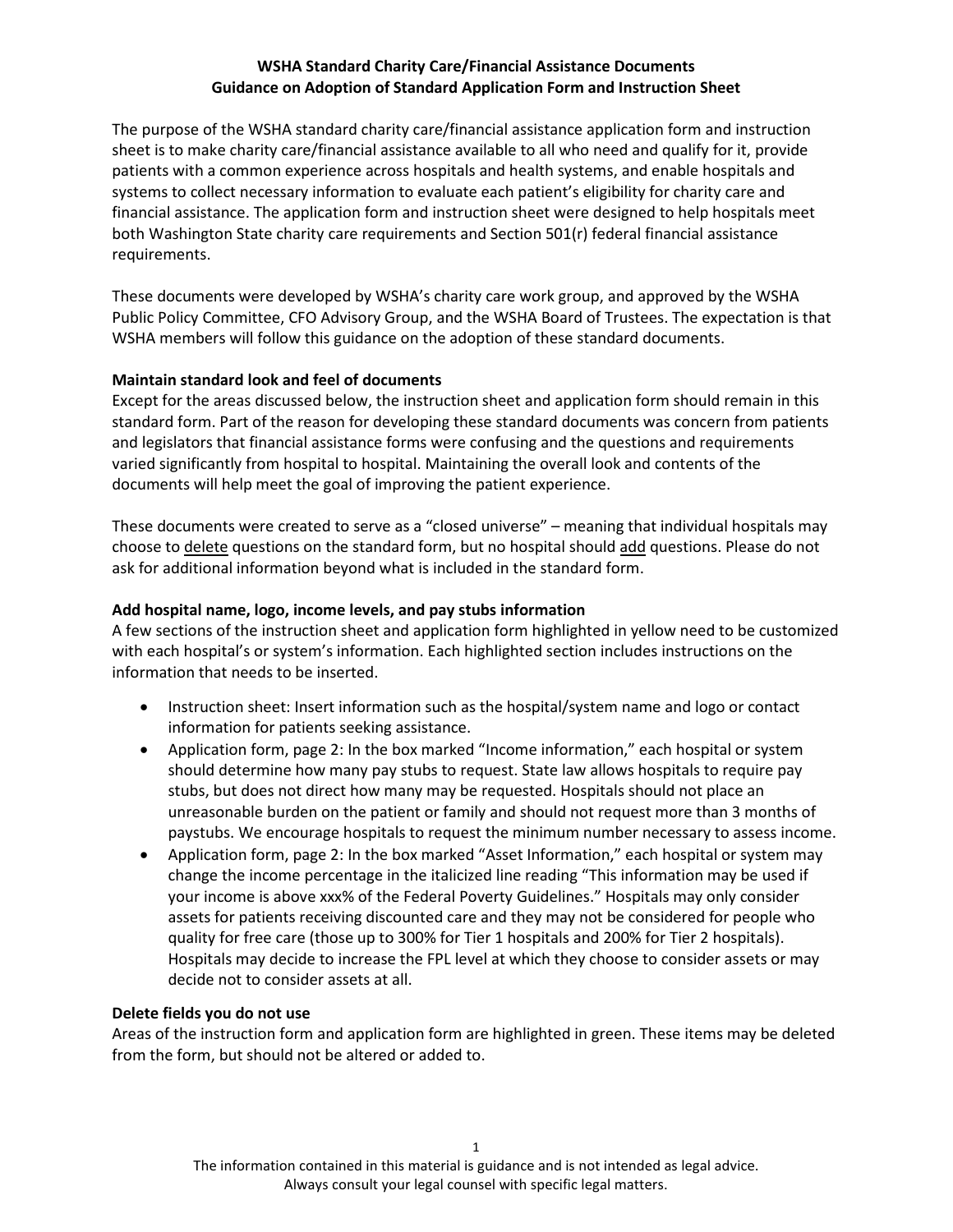- Instruction sheet: The requirement that patients declare assets may be removed if the hospital does not require this information under its charity care/financial assistance policy.
- Application form, page 1: The boxes labeled "Social Security Number (optional\*)" may be removed if the hospital does not use or request this information. Consider removing only if the hospital does not request or use Social Security numbers to process applications for charity care/financial assistance, including for those above the state law requirements.
- Application form, page 2: The box labeled "Expense Information" may be removed if the hospital/system does not request expense information under its charity care/financial assistance policy. Individual expense items listed in the Expense Information box may be removed if the hospital does not wish to consider a particular type of expense in its charity care/financial assistance assessment. However, no additional expense information or questions should be added.
- Application form, page 2: The box labeled "Asset Information" may be removed if the hospital/system does not request asset information under its charity care/financial assistance policy. Individual assets listed in the Asset Information box may be removed if the hospital does not wish to consider a particular asset in its charity care/financial assistance assessment. However, no additional asset information or questions should be added.

#### **Social Security numbers**

Hospitals may not **require** a Social Security number be supplied in order to establish eligibility for charity care under state-mandated levels (up to 400% of the Federal Poverty Level for Tier 1 hospitals and 300% for Tier 2 hospitals). Hospitals may request and use Social Security numbers to verify patient identity or speed approval for charity care at state-mandated levels. Hospitals should be mindful that some patients may be uncomfortable about the request for a Social Security number, and other patients do not have one. Please carefully consider whether this is a field your hospital will actually use and remove it if you do not.

### **State and federal law**

These documents are drafted to comply with state charity care law and federal IRS 501(r) regulations. 501(r) regulations are mandatory for 501(c)(3) nonprofit hospitals.

#### **Provide information on federal poverty levels**

Whether a patient qualifies for charity care/financial assistance is based on the patient's family size and income, as a percentage of the Federal Poverty Guidelines. State law requirements vary for Tier 1 and Tier 2 hospitals and are summarized in the table below: